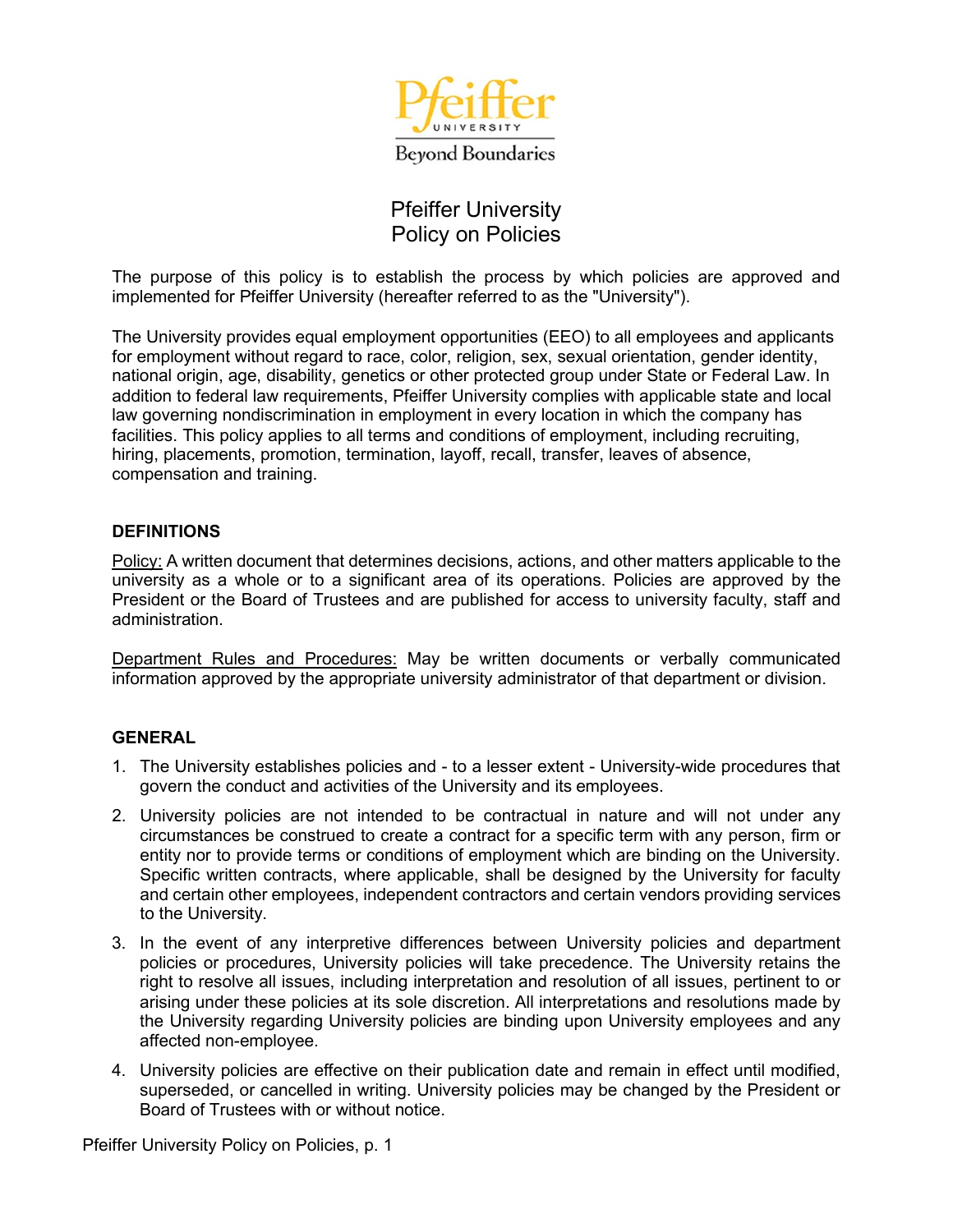## **NEW POLICIES AND/OR POLICY REVISIONS**

Any University faculty or staff member may propose a new policy or a change to an existing policy.

For those policies that already exist in the Faculty Handbook or the Policies section of the University website:

- 1. The faculty or staff member proposing a new policy or change to an existing policy shall complete a Policy Proposal Form (see Attachment A) and forward to the Provost.
- 2. The Provost shall review the proposal and determine the appropriate course of action, which may include acceptance, rejection, review by the Faculty Council, review by the Chair of the Faculty Council, and/or review by the Deans' Council.
- 3. The Provost shall coordinate consultation with appropriate stakeholders and legal counsel as needed.
- 4. If the Provost routes a request to the Dean's Council for review, the Dean's Council shall review the proposed policy draft and submit recommendations to the Provost. The Dean's Council may recommend acceptance or rejection of the proposed policy as proposed, offer a different revision or seek additional stakeholder feedback through coordination by the Provost.
- 5. If the Provost routes a request to the Faculty Council for review, the Faculty Council shall review the proposed policy draft within thirty (30) days of receipt and submit recommendations to the Provost. The Faculty Council may recommend acceptance or rejection of the proposed policy as proposed, offer a different revision or seek additional stakeholder feedback through coordination by the Provost. The Faculty Council's review process may include presentation of the proposed policy to the appropriate committee or to the full faculty assembly. The Faculty Council will then submit a recommendation to the Provost.
- 6. If a policy is recommended for advancement by (1) the Faculty Council and the Provost, (2) the Deans' Council and the Provost, or (3) the Provost, the proposed policy draft will be posted internally for general comment for a reasonable period (typically 30 days unless circumstances warrant an accelerated review process).
- 7. The Provost will reconvene the appropriate group(s) as necessary to consider any comments received.
- 8. The Provost shall then submit the final policy draft to the President for review.
- 9. At least 10 days prior to each meeting of the Board, the President shall present the Chair with a written list of new policy recommendations. Any policy which the Chair deems as sufficiently significant to require Board approval will move to the agenda of the Board meeting. The President has the authority to approve and finalize all other policies.

For non-academic policies, faculty and staff may submit suggestions for new policies or revisions to existing policies to their supervising Vice President or to Human Resources. See Policy Proposal Form (Attachment A).

For both academic and non-academic policies, the President may request input from University administration and/or others. The President has the authority to approve all University policies, unless otherwise outlined in the University's bylaws of the Board of Trustees.

Scott W Balland

Scott Bullard, Ph.D. President

Pfeiffer University Policy on Policies, p. 2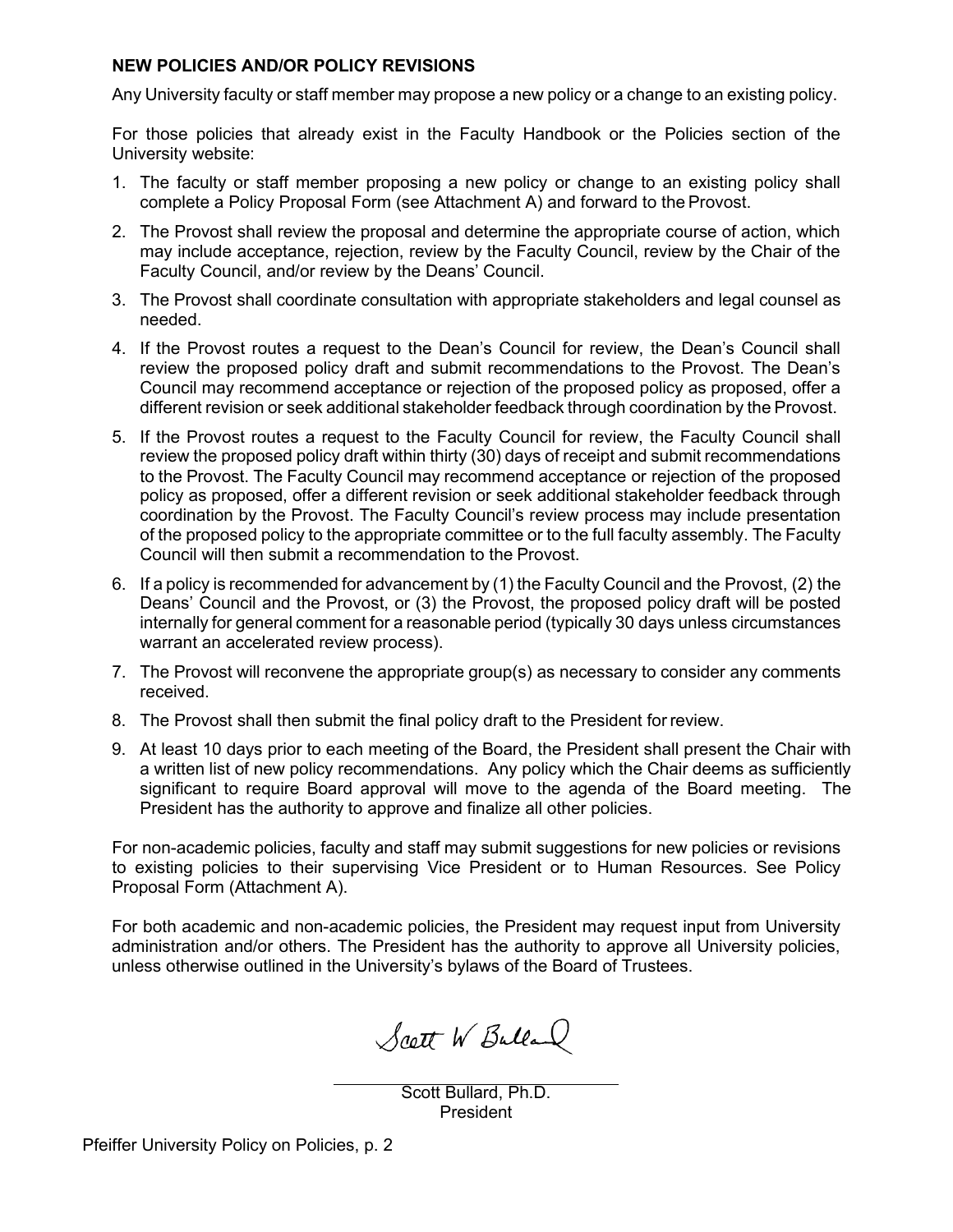Oversight of this policy is assigned to: Vice Presidents

Date of Origin: February 18,2022

ATTACHMENTS:

Pfeiffer University Policy Proposal Form